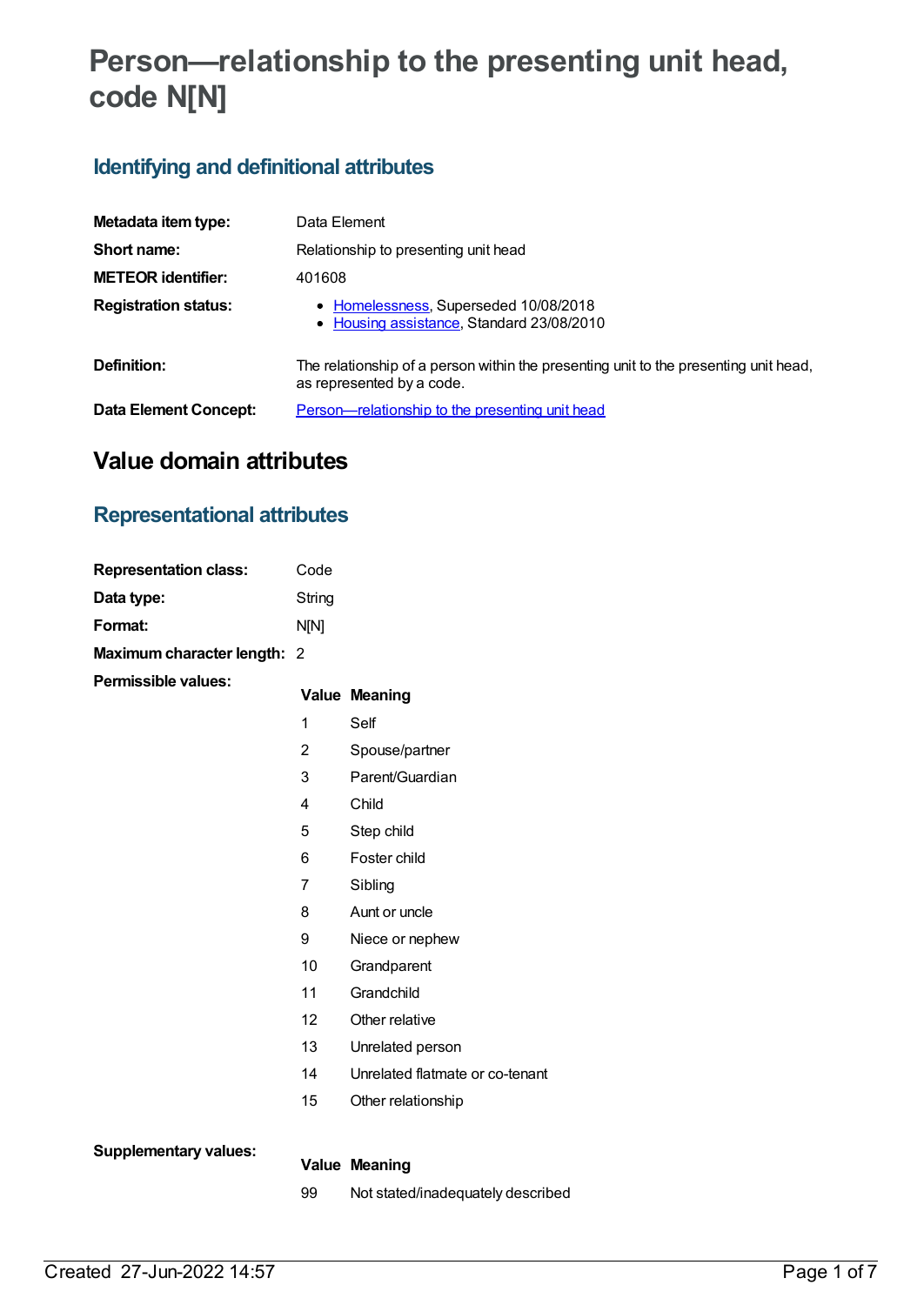# **Collection and usage attributes**

| <b>Guide for use:</b> | CODE 1 Self                                                                                                                                                         |
|-----------------------|---------------------------------------------------------------------------------------------------------------------------------------------------------------------|
|                       | This code is selected if one person presents                                                                                                                        |
|                       | CODE 2 Spouse/partner                                                                                                                                               |
|                       | This code is selected if a person has a relationship to the presenting unit head akin<br>to a 'married' or 'partner' relationship. This includes same sex couples.  |
|                       | CODE 3 Parent/Guardian                                                                                                                                              |
|                       | This code is selected if the person is the parent or guardian of the presenting unit<br>head.                                                                       |
|                       | CODE 4 Child                                                                                                                                                        |
|                       | This code is selected if the person is natural or adopted child of the presenting unit<br>head.                                                                     |
|                       | CODE 5 Step Child                                                                                                                                                   |
|                       | This code is selected if the person is the step child of the presenting unit head.                                                                                  |
|                       | CODE 6 Foster child                                                                                                                                                 |
|                       | This code is selected if the person is the foster child of the presenting unit head.                                                                                |
|                       | CODE 7 Sibling                                                                                                                                                      |
|                       | This code is selected if the person is either the brother or sister of the presenting<br>unit head.                                                                 |
|                       | CODE 8 Aunt or Uncle                                                                                                                                                |
|                       | This code is selected if the person is either the aunt or uncle of the presenting unit<br>head.                                                                     |
|                       | CODE 9 Niece or nephew                                                                                                                                              |
|                       | This code is selected if the person is either the niece or nephew of the presenting<br>unit head.                                                                   |
|                       | CODE 10 Grandparent                                                                                                                                                 |
|                       | This code is selected if the person is a grandparent of the presenting unit head.                                                                                   |
|                       | CODE 11 Grandchild                                                                                                                                                  |
|                       | This code is selected if the person is the grandchild of the presenting unit head.                                                                                  |
|                       | CODE 12 Other relative                                                                                                                                              |
|                       | This code is selected if the person is a more distant relative to the presenting unit<br>head, e.g. cousin, second cousin etc.                                      |
|                       | CODE 13 Unrelated person                                                                                                                                            |
|                       | This code is selected if the person accompanying the presenting unit head is not<br>related to them. This would include those people who are friends of the person. |
|                       | CODE 14 Unrelated flatmate or co-tenant                                                                                                                             |
|                       | This code is selected if the person is either a flatmate or co-tenant with the<br>presenting unit head.                                                             |

CODE 15 Other relationship

This code is selected if the person has another type of relationship to the presenting unit head that has not been described above.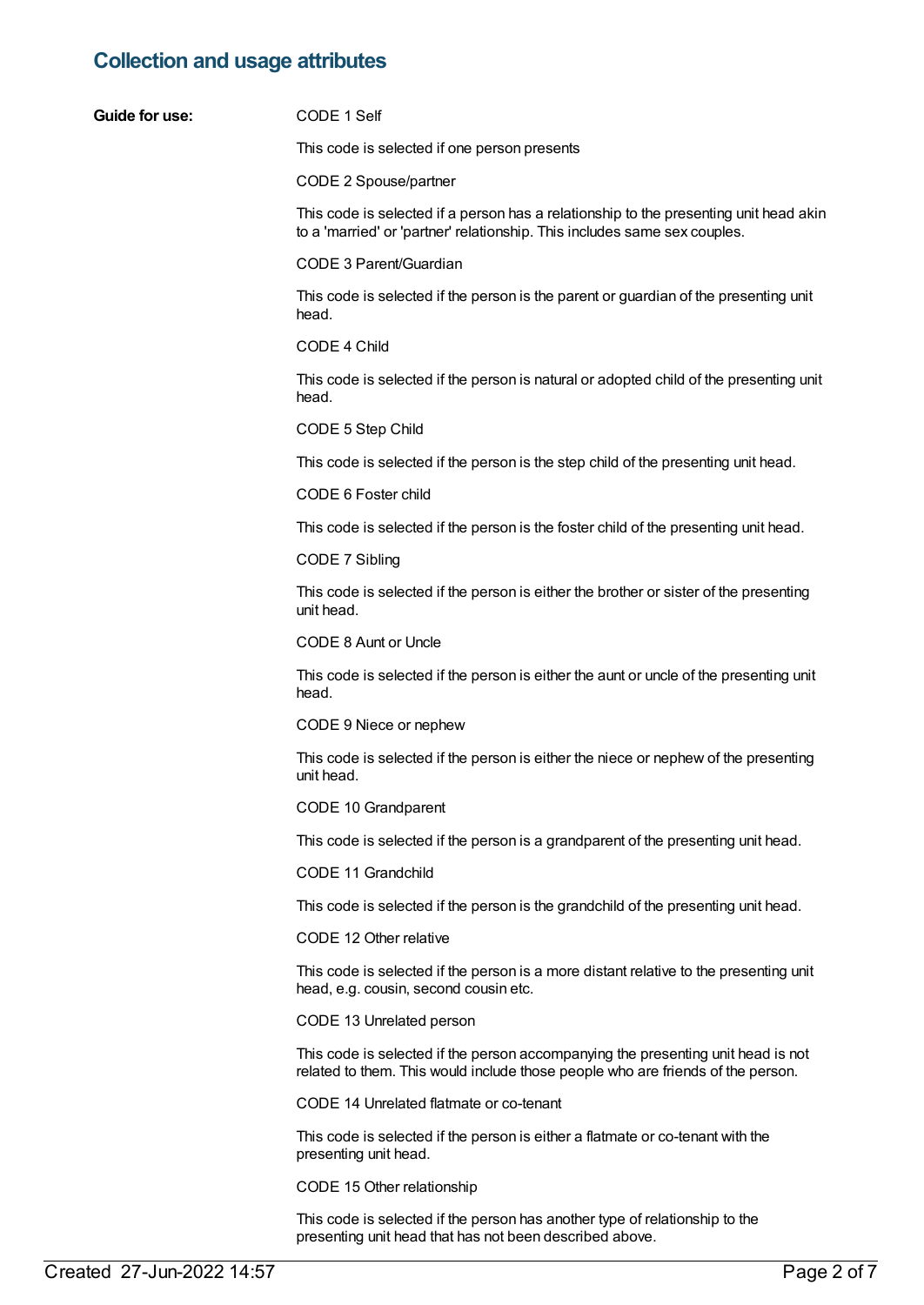# **Data element attributes**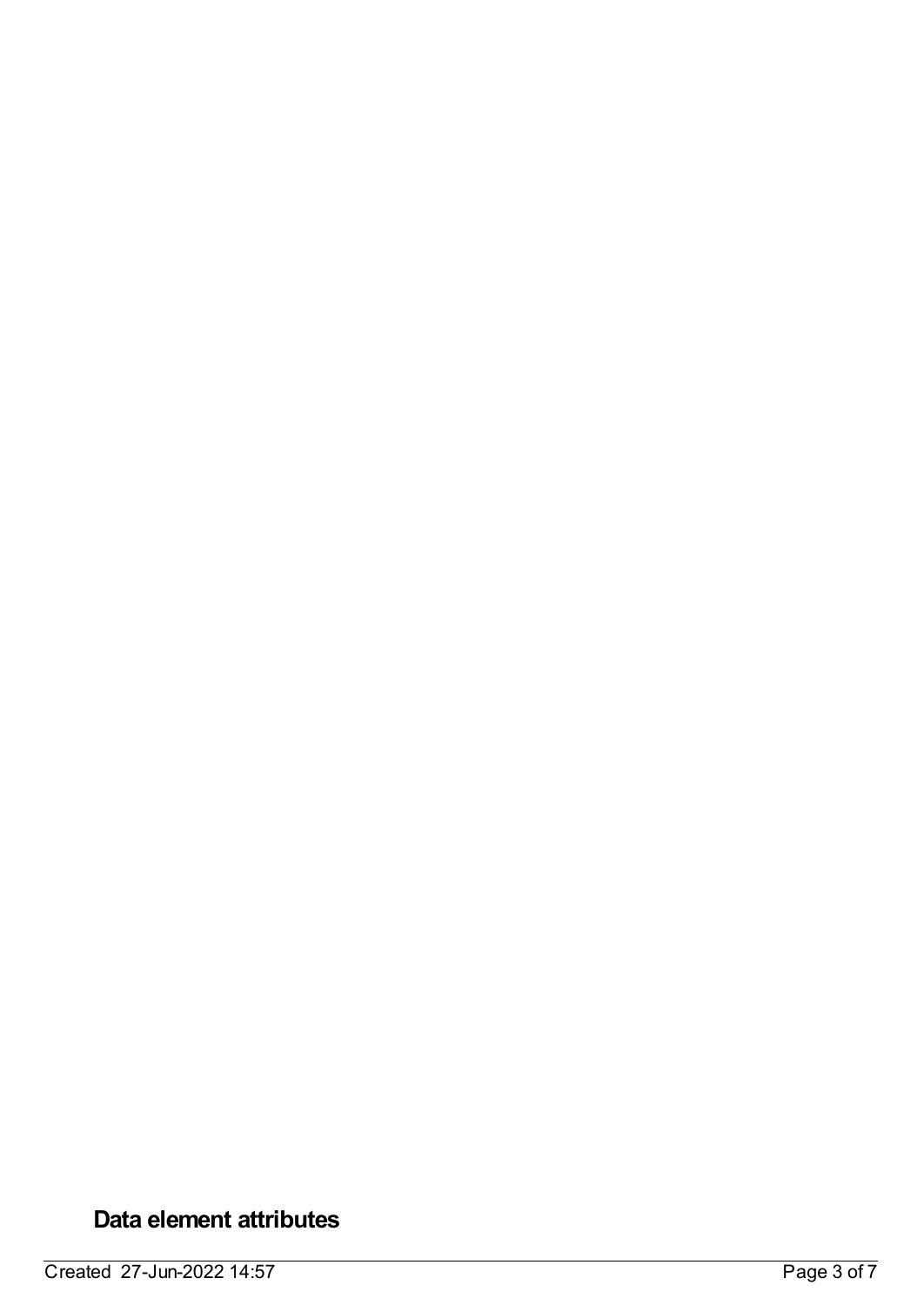### **Collection and usage attributes**

| Guide for use: | This question is asked of the presenting unit head. It captures the relationship of the |
|----------------|-----------------------------------------------------------------------------------------|
|                | unit head to others with whom he/she is presenting.                                     |

If 'Other relative' is nominated ask what the relationship is and record it. This will enable coding of the relationship to the classification.

The standard question module for self-completed collections consists of two questions.

The presenting unit head is identified via the relationships within the presenting unit. If there is a child(ren) present (under 18 years old), the presenting unit head is the spokesperson which is:

- The parent/guardian representing any child(ren) (under 18 years old), or If there is no parent/guardian, present the most direct relationship representing any child(ren) (under 18 years old).
- If two siblings presented to an agency the presenting unit head would be the one that was regarded as the spokesperson for the two.

If there are no child(ren) present (under 18 years old), the presenting unit head is the spokesperson who is:

- The spouse/partner of another person within the presenting unit, or
- Is related in some way to another person within the presenting unit.

Obtaining this information does not require a response for the presenting unit head. For each subsequent person, the respondent is required to fill in the appropriate tick box in response to the above instruction. The set of response categories for Person 2 differs from those used for Person 3 and onwards, depending on their relationship to the presenting unit head.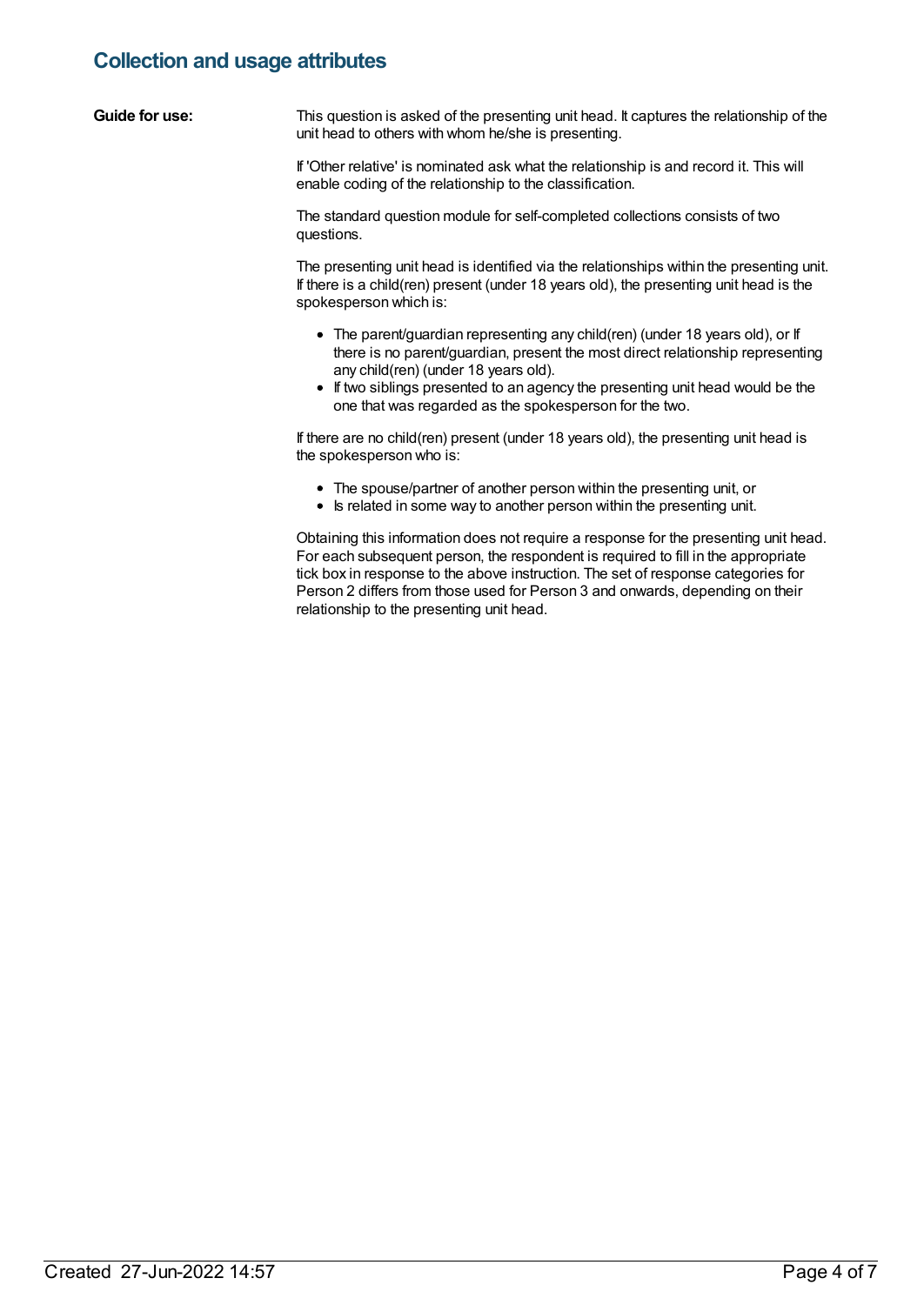**Collection methods:** The permissible values for this data element are used to form the response categories to the question: 'Which category best describes your relationship to the presenting unit head?' What is person's 1 relationship to Person 2? Person 1 (Presenting unit head) **Self** once identified - see Guide for Use guidelines. Person 2 **Spouse/partner** of Person 1 **Parent** of Person 1 **Child** of Person 1 **Step-child** of Person 1 **Foster child** of Person 1 **Sibling** of Person 1 **Aunt or uncle** of Person 1 **Niece or nephew** of Person 1 **Grandparent** of Person 1 **Grandchild** of Person 1 **Other relative** of Person 1 please specify **Unrelated flatmate or co-tenant** of Person 1 **Other relationship** to Person 1 please specify

> Questions used for person 2 are repeated for each person within the presenting unit.

### **Relational attributes**

| <b>Related metadata</b>           | Has been superseded by Person—relationship to the presenting unit head, code |
|-----------------------------------|------------------------------------------------------------------------------|
| references:                       | <b>NM</b>                                                                    |
|                                   | • Homelessness, Standard 10/08/2018                                          |
| <b>Implementation in Data Set</b> | Specialist Homelessness Services NMDS 2011 Homelessness, Superseded          |
| <b>Specifications:</b>            | 01/05/2013                                                                   |

Housing [assistance](https://meteor.aihw.gov.au/RegistrationAuthority/11), Superseded 01/05/2013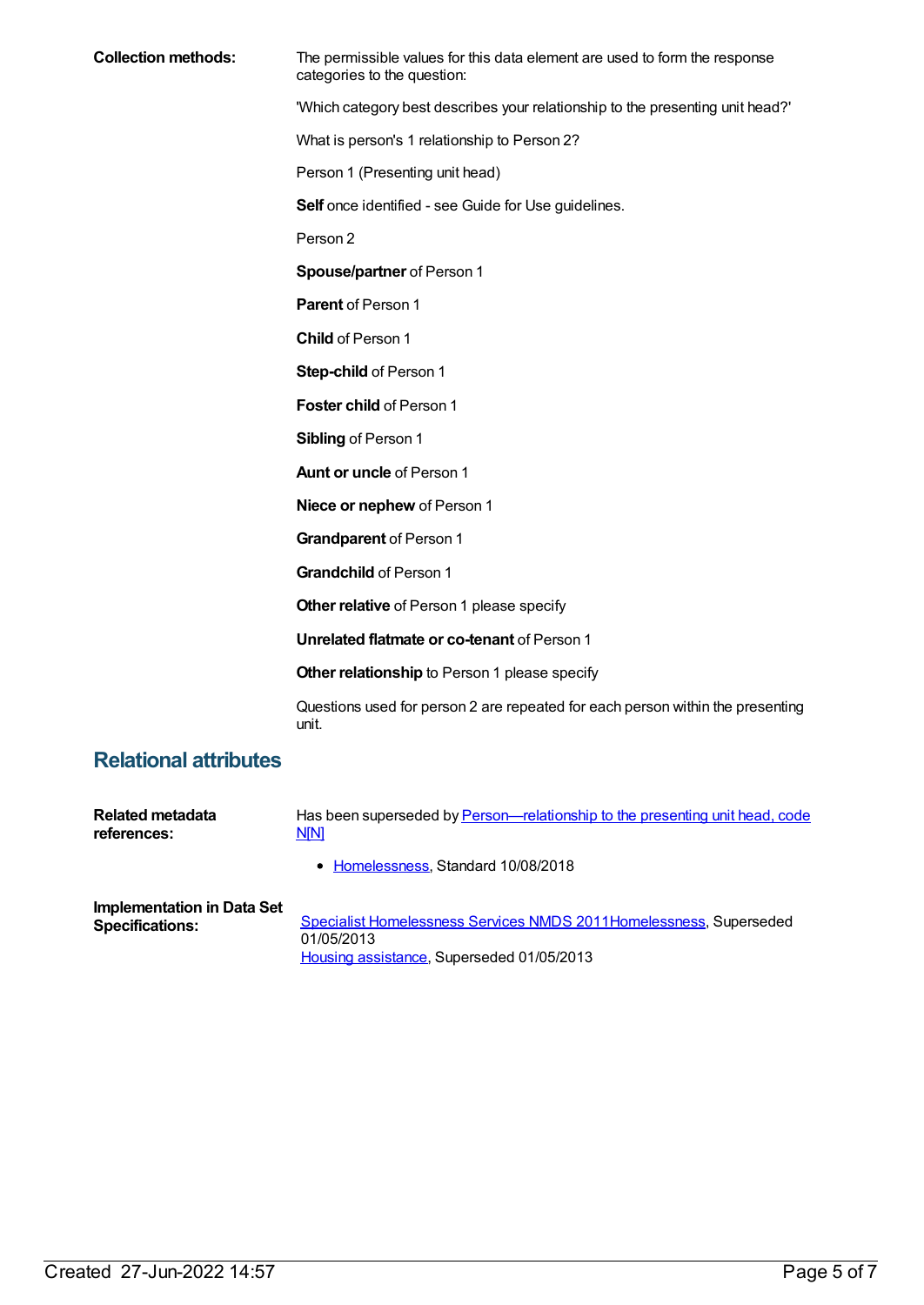#### *Implementation start date:* 01/07/2011

#### *DSS specific information:*

The presenting unit head is identified via the relationships within the presenting unit. If there is a child(ren) present (under 18 years old), the presenting unit head is the spokesperson which is:

- The parent/guardian representing any child(ren) (under 18 years old), or
- If there is no parent/guardian, present the most direct relationship representing any child(ren) (under 18 years old). If two siblings presented to an agency the presenting unit head would be the one that was regarded as the spokesperson for the two.

If there are no child(ren) present (under 18 years old), the presenting unit head is the spokesperson who is:

- The spouse/partner of another person within the presenting unit, or
- Is related in some way to another person within the presenting unit.

Specialist [Homelessness](https://meteor.aihw.gov.au/content/508954) Services NMDS 2012-1[3Homelessness](https://meteor.aihw.gov.au/RegistrationAuthority/14), Superseded 01/05/2013 Housing [assistance](https://meteor.aihw.gov.au/RegistrationAuthority/11), Superseded 01/05/2013

*Implementation start date:* 01/07/2012

*Implementation end date:* 30/06/2013

*DSS specific information:*

The presenting unit head is identified via the relationships within the presenting unit. If there is a child(ren) present (under 18 years old), the presenting unit head is the spokesperson which is:

- The parent/guardian representing any child(ren) (under 18 years old), or
- If there is no parent/guardian, present the most direct relationship representing any child(ren) (under 18 years old). If two siblings presented to an agency the presenting unit head would be the one that was regarded as the spokesperson for the two.

If there are no child(ren) present (under 18 years old), the presenting unit head is the spokesperson who is:

- The spouse/partner of another person within the presenting unit, or
- Is related in some way to another person within the presenting unit.

Specialist [Homelessness](https://meteor.aihw.gov.au/content/505626) Services NMDS 2013-1[4Homelessness](https://meteor.aihw.gov.au/RegistrationAuthority/14), Superseded 26/08/2014 Housing [assistance](https://meteor.aihw.gov.au/RegistrationAuthority/11), Superseded 26/08/2014

*Implementation start date:* 01/07/2013

*Implementation end date:* 30/06/2014

*DSS specific information:*

In the Specialist Homelessness Services NMDS, this data element is collected at the date of presentation.

Specialist [Homelessness](https://meteor.aihw.gov.au/content/581255) Services NMDS 2014-1[5Homelessness](https://meteor.aihw.gov.au/RegistrationAuthority/14), Superseded 24/11/2016 Housing [assistance](https://meteor.aihw.gov.au/RegistrationAuthority/11), Superseded 24/11/2016